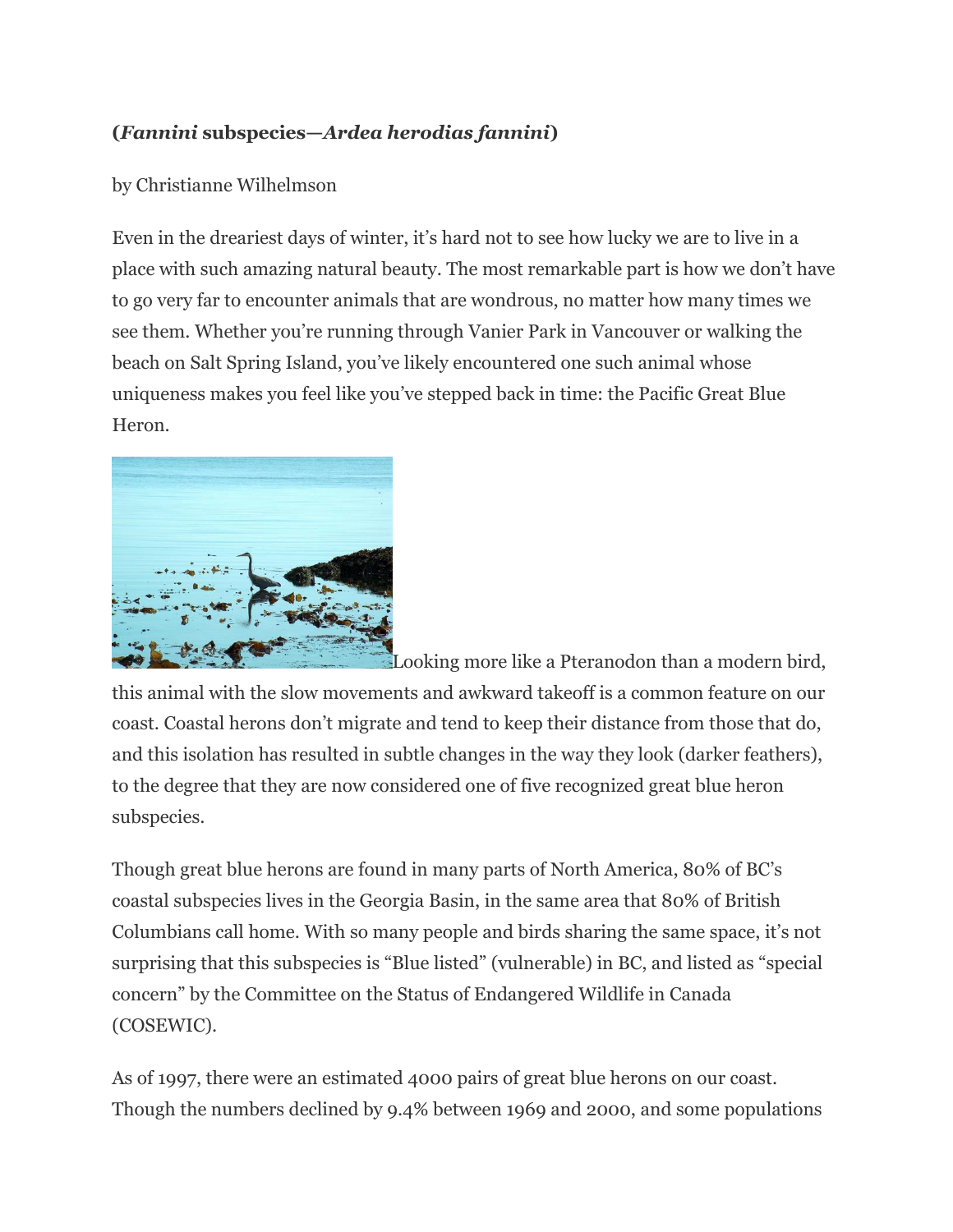have disappeared from the Sunshine Coast and are decreasing on Central Vancouver Island, the overall population is considered stable.

All great blue herons have a long neck with a sharp bill, rounded wings and feathers on the chest, belly and back. Adults are distinguished by white feathers on their head, a jet black eye strip and long yellow legs. They have grey-blue feathers on their backs and wings, and a black and white underside.

Males are generally 5 to 15% larger than females but otherwise look the same. Unique facial markings make it possible to differentiate individual herons, and you can tell when mating season is arriving as the upper bill becomes a brighter yellow-orange.

Using their distinctive flying style, with necks folded back against their bodies, great blue herons return to their nesting colonies every February and March. Fifty percent of the colonies in Georgia Strait were abandoned between 1987 and 1992. Today nearly half of the population gathers in just five large breeding sites: Point Roberts, UBC, Chilliwack, Mary Hill/Alouette Lake, and McFadden Creek (Saltspring Island). The rest of the population nests singly or in smaller colonies along the BC coast, southeastern Vancouver Island, the southern Gulf Islands and the Fraser Lowlands.

Large colonies can be used for many years, while smaller colonies tend to be abandoned after a short period. Colonies range from a few birds to over a hundred, though most have less than ten nests. Birds nest mostly in deciduous trees, but can also be found in coniferous and mixed woodlands, always within 3 to 8 km of their foraging area. Nests are about one meter in diameter and 20 to 50 m above the ground, and are built from sticks, twigs, bark and evergreen boughs.

In March or April, females will lay from 3 to 5 pale blue eggs and for the next 25 to 29 days, both male and female incubate them. Young herons start life at only 50g but within two months, they reach their adult weight of 2 to 2.5 kg and are ready to leave the nest in all their brown feathered beauty (though they won't become adults for another two years). Great blue herons live up to 10 years on average, even as long as 18 years, but fewer than 20% survive their first year.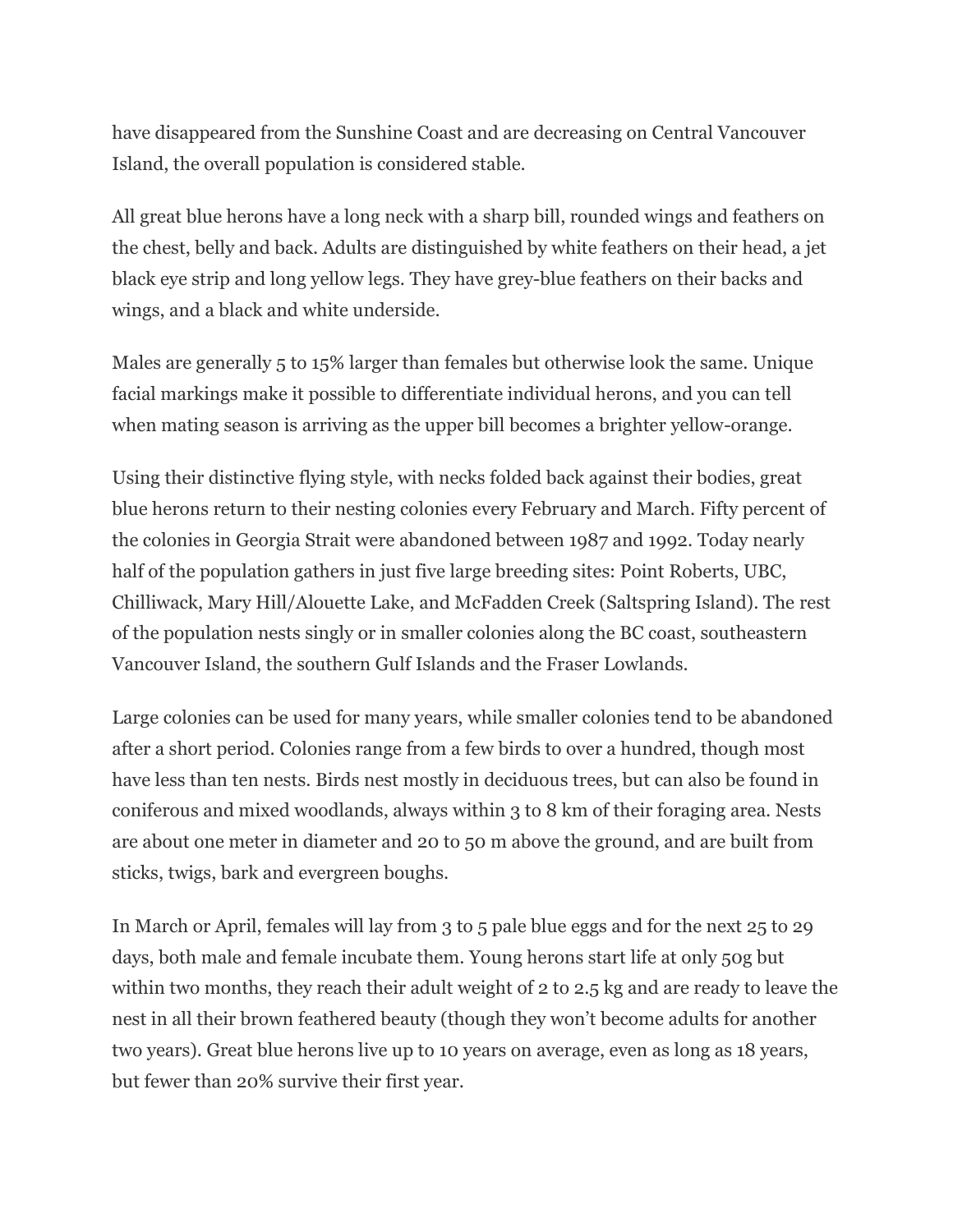If you've seen a great blue heron stalking along a tidal mud flat, shallow beach, slowmoving slough, marshy lake, irrigation ditch or agricultural field, you've seen a heron looking for food. Docks and bull kelp can also serve as platforms for their hunt. Herons quietly survey the water and shore for anything they can swallow. Though fish are their favourite staple, they will eat reptiles, amphibians, insects, and small mammals whole— spitting out only the fur!

Though the population is stable, they are very sensitive to environmental contamination and this can lead to breeding failure. Studies of these birds have given us a much better understanding of how pollution of habitatimpacts wildlife—and conversely, with time and a drastic reduction in discharge of pollutants, how wildlife can recover from toxic contamination.

Since the late 1970s, eggs from a colony near UBC have been studied for PCBs (polychlorinated biphenyls) and DDE (dichlorodiphenyldichloroethylene), and researchers have found that the level of toxins has declined by 85%. Remarkably though, the chemicals are still present, despite both PCBs and DDE (a breakdown product of DDT) having been banned in Canada in the 1970s. But because they take a long time to break down, and continue to leak from old landfill sites and arrive airborne from distance sources, these chemicals will cycle through the food chain for years to come.

Researchers also found large concentrations of dioxins and furans in great blue herons in the past, but these have dramatically declined since pulp mills started reducing their use of chlorine bleach, wood preservatives and antisapstains. The news is not all good, however. Chemicals found in flame retardants (PBDE) are now being found in herons, and the amount has increased almost 200-fold between 1982 and 2000. PBDE has similar chemical properties as PCBs and DDT, so may threaten breeding success in years to come.

Great Blue Herons, like many animals that live in the Georgia Basin, are feeling the pressure of human population growth. Herons are very sensitive to activity near their nests, in particular early in the nesting season. Though they can get used to day-to-day human activity, novel noises (e.g. sudden blasts of horns, dynamite or chain saws) can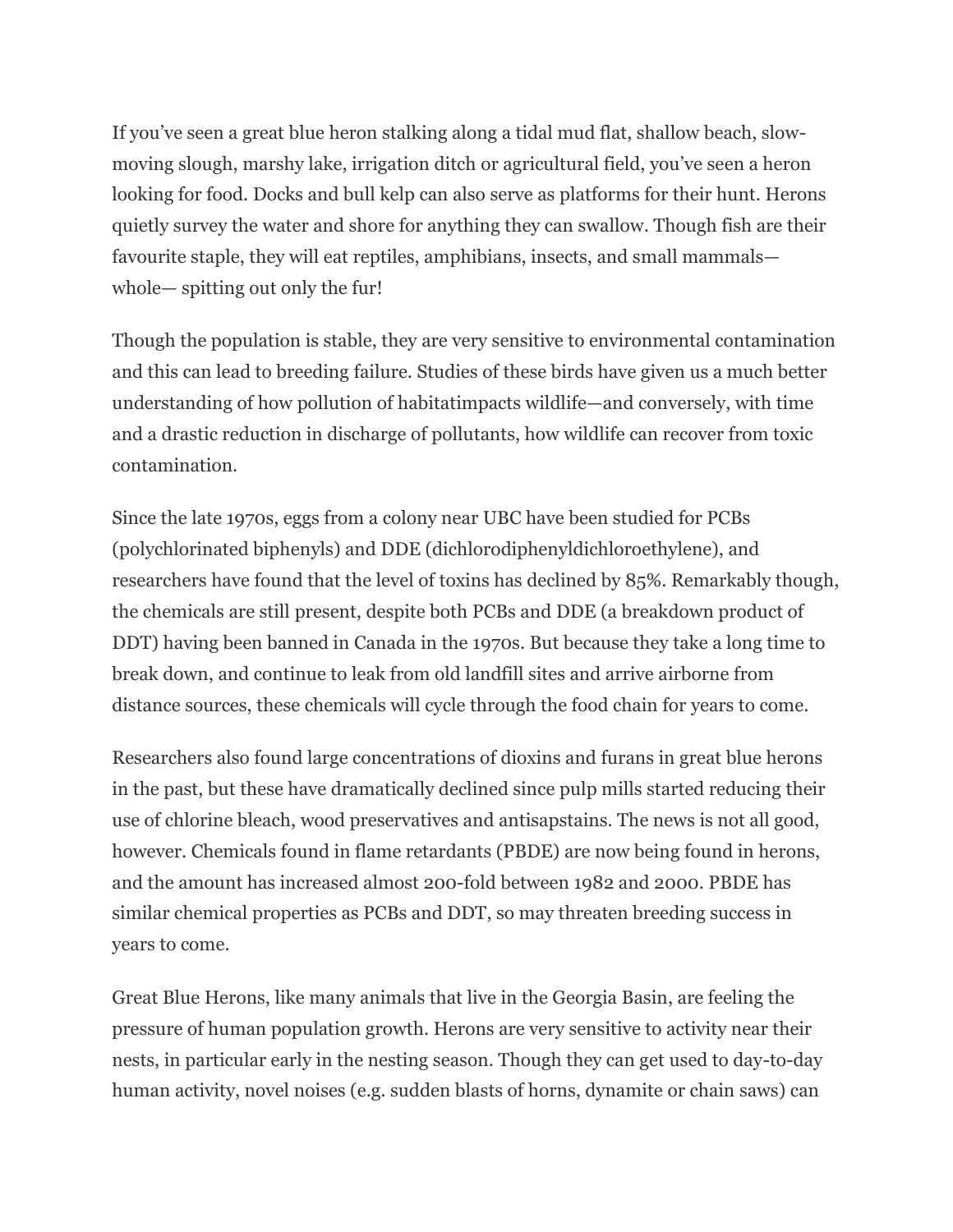cause the birds leave their nests, making the young vulnerable to predators such as eagles. If the noise persists, it's possible that colonies will abandon their site completely.

There is much that can be done to better protect this species. Biologist Ross Vennesland has recommended a zoning system around each colony during nesting season (February to August). The "quiet zone" would extend 165 m from the outer edge of the colony; in remote regions, it would be out of bounds for people, while in populated areas, people could carry on with their normal activity but sudden, loud activities would be restricted. The "limited activity" zone would extend out another 35 meters from the quiet zone, and allow no sudden loud activity.

A number of efforts are underway among agencies and conservation groups. The Heron Stewardship Program (supported by the Canadian Wildlife Service, BC Ministry of Water Land and Air Protection and Wild Bird Trust of BC) has been created to reduce human impact on nesting colonies and important feeding areas. With the assistance of Waterbird Watch Collective, Wild Bird Trust and Islands Trust Fund, the Heron Stewardship Program has bought 5.07 hectares of land supporting BC's largest heron colony (125 nests), at McFadden Creek on Saltspring Island.

On the other side of the Strait, the Chilliwack Great Blue Heron Nature Reserve was officially opened in 2002 with the support of the City of Chilliwack, the Rotary Club, First Nations, provincial and federal governments, and environmental organizations. This Reserve on the Vedder River protects 132 hectares of lowland forest that currently supports 100 pairs of nesting herons.

These are positive steps to ensure that that this frequent reminder of the beauty in our midst will have a safe place to live for years to come.

## **WHAT CAN YOU DO?**

- **Avoid active nesting colonies**; don't go within 300 meters of any nesting site.
- Whether you're walking, paddling or boating, **avoid approaching herons.** These birds are working hard to gather their food and any approach will alarm them enough to fly away noisily, wasting valuable energy.